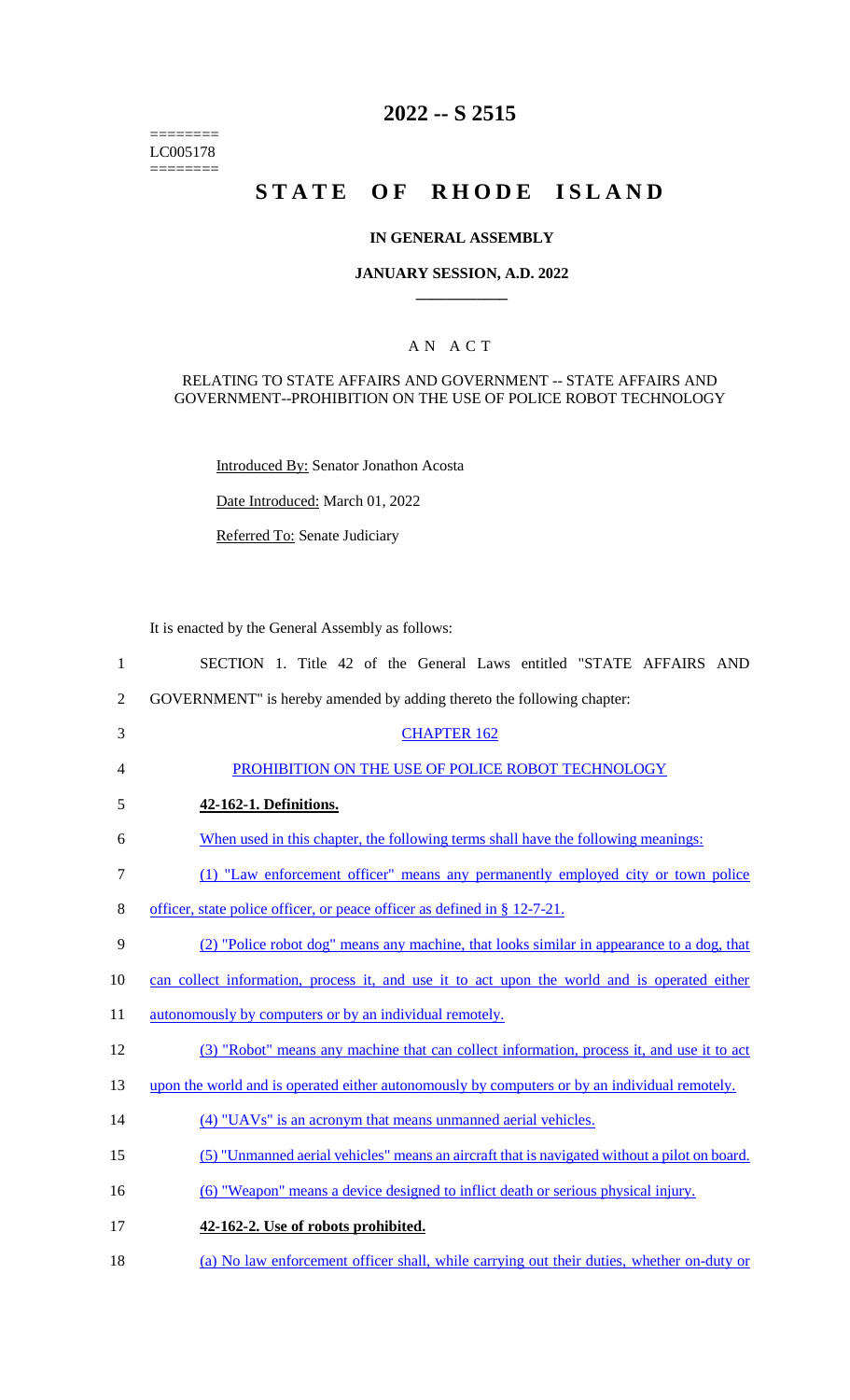- 1 off-duty, authorize the use, attempted use or threatened use of a robot, police robot dog, or UAVs
- armed with any weapon.
- (b) No law enforcement officers shall, while carrying out their duties, whether on-duty or
- off-duty, authorize the use of a robot, police robot dog, or UAVs in a physical manner that is
- substantially likely to cause death or serious physical injury, regardless of whether or not the robot
- or UAV is armed with a weapon.
- (c) No department that employs peace officers shall receive or accept any public or private
- financial funding for the purchase or procurement of any police robot dogs.
- SECTION 2. This act shall take effect upon passage.

======== LC005178 ========